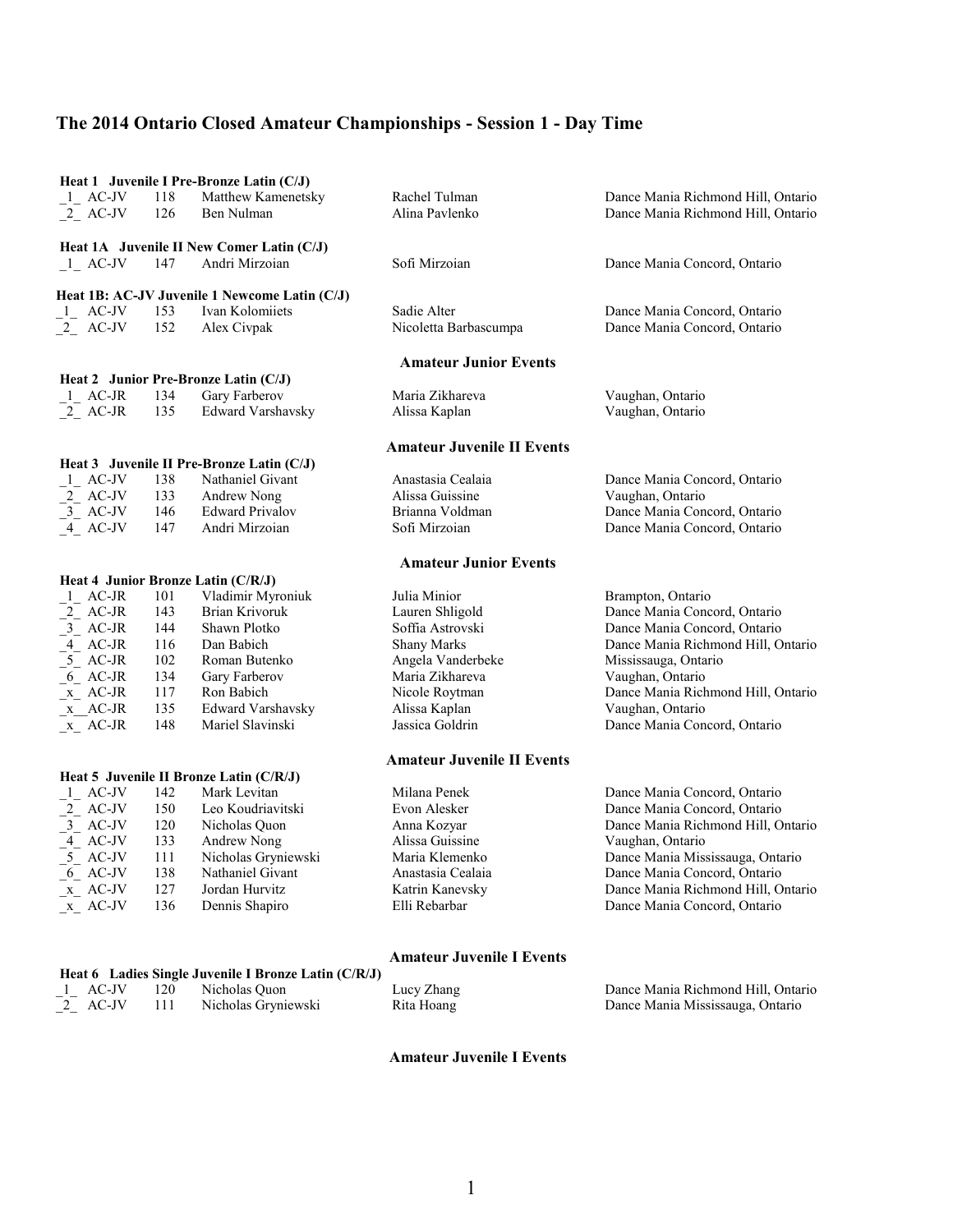|                                                                                              |     | Heat 6A Ladies Single Juvenile I Pre-Bronze Latin (C/J) |                                |                                    |
|----------------------------------------------------------------------------------------------|-----|---------------------------------------------------------|--------------------------------|------------------------------------|
| 1 AC-JV                                                                                      | 142 | Mark Levitan                                            | Liel Amato                     | Dance Mania Concord, Ontario       |
| 2 AC-JV                                                                                      | 138 | Nathaniel Givant                                        | Bider Karin                    | Dance Mania Concord, Ontario       |
|                                                                                              |     |                                                         |                                |                                    |
|                                                                                              |     |                                                         |                                |                                    |
|                                                                                              |     | Heat 7 Ladies Singles Junior Bronze Latin (C/R/J)       |                                |                                    |
| $1$ AC-JR                                                                                    | 114 | Nicolas Gondzik                                         | Elizabeth Baranovska           | Dance Mania Mississauga, Ontario   |
| $2$ AC-JR                                                                                    | 117 | Ron Babich                                              | Erika Ma                       | Dance Mania Richmond Hill, Ontario |
|                                                                                              |     |                                                         |                                |                                    |
|                                                                                              |     |                                                         | <b>Amateur Junior Events</b>   |                                    |
| Heat 8 Junior Silver Latin (S/R/C)<br>$1$ <sub>-</sub> AC-JR                                 | 137 | Ron Alesker                                             | Gabriella Simanovsky           |                                    |
|                                                                                              | 107 |                                                         | Nicole Krasner                 | Dance Mania Concord, Ontario       |
| $\frac{2}{3}$ AC-JR<br>$\frac{3}{2}$ AC-JR                                                   |     | Corey Cazes<br>Jonathan Lisenko                         | Aleksia Penek                  | Vaughan, Ontario                   |
| $4$ <sup>-</sup> AC-JR                                                                       | 140 |                                                         |                                | Dance Mania Concord, Ontario       |
|                                                                                              | 141 | Danik Dubinko                                           | Katrin Sukovati                | Dance Mania Concord, Ontario       |
| $5$ <sup><math>\sim</math></sup> AC-JR                                                       | 131 | Brendon Nong                                            | Stephanie Galabova             | Vaughan, Ontario                   |
| $6$ AC-JR                                                                                    | 145 | Ethan Krivoruk                                          | Michelle Feldman               | Dance Mania Concord, Ontario       |
| $7$ AC-JR                                                                                    | 112 | Mark Karmalita                                          | Eliza Kowalchuk                | Dance Mania Mississauga, Ontario   |
| $8$ AC-JR                                                                                    | 132 | Alex Klim                                               | Nicole Lemelev                 | Vaughan, Ontario                   |
| $x$ AC-JR                                                                                    | 101 | Vladimir Myroniuk                                       | Julia Minior                   | Brampton, Ontario                  |
| $\mathbb{R}$ AC-JR                                                                           | 102 | Roman Butenko                                           | Angela Vanderbeke              | Mississauga, Ontario               |
| $x$ AC-JR                                                                                    | 143 | Brian Krivoruk                                          | Lauren Shligold                | Dance Mania Concord, Ontario       |
|                                                                                              |     |                                                         |                                |                                    |
|                                                                                              |     |                                                         | <b>Amateur Juvenile Events</b> |                                    |
|                                                                                              |     | Heat 9 Juvenile Silver Latin (S/R/C)                    |                                |                                    |
| 1 AC-JV                                                                                      | 142 | Mark Levitan                                            | Milana Penek                   | Dance Mania Concord, Ontario       |
| $2$ AC-JV                                                                                    | 109 | Lev Eugene                                              | Natasha Cardinal               | Toronto, Ontario                   |
| $x$ AC-JV                                                                                    | 108 | Patryk Przybysz                                         | Gabriela Giraldo               | Mississauga, Ontario               |
|                                                                                              |     |                                                         | <b>Amateur Adult Events</b>    |                                    |
| Heat 10 Adult Silver Latin (C/R/S)                                                           |     |                                                         |                                |                                    |
| $1$ <sub><math>-</math></sub> AC-AD                                                          | 240 | Marcin Kwietniewski                                     | Monika Kwietniewska            | Toronto, Ontario                   |
|                                                                                              |     |                                                         |                                |                                    |
|                                                                                              |     |                                                         | <b>Amateur Adult Events</b>    |                                    |
|                                                                                              |     | Heat 11 Adult Gold Latin (S/C/R/J)                      |                                |                                    |
| 1 AC-AD                                                                                      | 218 | Trung Ngo                                               | Anne Vo                        | Thornhill, Ontario                 |
|                                                                                              | 263 | Igal Nulman                                             | Tamara Gourevitch              | Dance Mania Richmond Hill, Ontario |
| $\begin{bmatrix} 2 & AC-AD \\ 3 & AC-AD \end{bmatrix}$                                       | 229 | Adam Zielinski                                          | Anita Zielinska                | Mississauga, Ontario               |
|                                                                                              |     |                                                         |                                |                                    |
|                                                                                              |     |                                                         | <b>Amateur Junior Events</b>   |                                    |
|                                                                                              |     | Heat 12 Ladies Singles Junior Silver Latin (S/R/C)      |                                |                                    |
| 1 AC-JR                                                                                      | 115 | Ryan Tzankov                                            | Arv Hein                       | Dance Mania Mississagua, Ont       |
|                                                                                              |     |                                                         |                                |                                    |
|                                                                                              |     | Heat 13 Junior Gold Latin (S/C/R/J)                     |                                |                                    |
| 1 AC-JR                                                                                      | 139 | Nikita Babaev                                           | Michelle Bromberg              | Dance Mania Concord, Ontario       |
| $\begin{bmatrix} 2 \\ 3 \end{bmatrix}$ AC-JR<br>$\begin{bmatrix} 3 \\ 4 \end{bmatrix}$ AC-JR | 149 | <b>Boris Betin</b>                                      | Emma Plaksa                    | Concord, Ontario                   |
|                                                                                              | 114 | Nicolas Gondzik                                         | Kasia Szeligo                  | Dance Mania Mississauga, Ontario   |
| $-4$ AC-JR                                                                                   | 130 | Vladimir Tchernov                                       | Alexandra Vidinova             | Toronto, Ontario                   |
| $5$ AC-JR                                                                                    | 129 | Leon Shvaitser                                          | Alexandra Morozova             | Toronto, Ontario                   |
| 6 AC-JR                                                                                      | 105 | Eric Cherniavski                                        | <b>Beatrice Oberfeld</b>       | Thornhill, Ontario                 |
| $7$ AC-JR                                                                                    | 104 | Michael Najda                                           | Stephanie Rito                 | Concord, Ontario                   |
|                                                                                              |     |                                                         |                                |                                    |

2

**Amateur Senior I Events**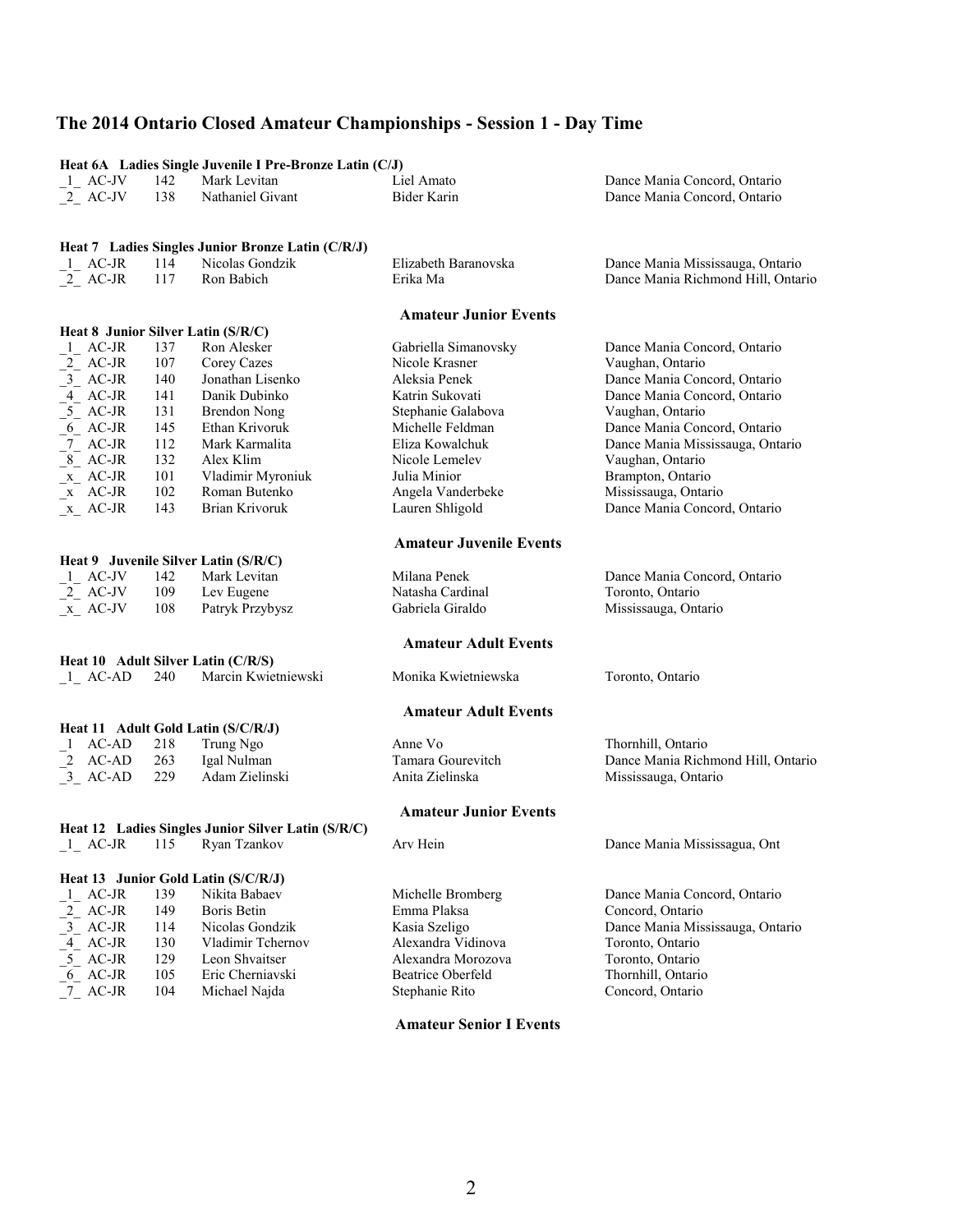### **Heat 14 Senior I Gold Latin (S/C/R/J)**

\_1\_ AC-SR1 229 Adam Zielinski Anita Zielinska Mississauga, Ontario

#### **Heat 15 Ontario Challenge Juvenile Latin Syllabus Level Open (C/J)**

| 1 AC-JV                             | 142 | Mark Levitan           | Milana Penek          | Dance Mania Concord, Ontario       |
|-------------------------------------|-----|------------------------|-----------------------|------------------------------------|
| 2 AC-JV                             | 109 | Lev Eugene             | Natasha Cardinal      | Toronto, Ontario                   |
| 3 AC-JV                             | 133 | Andrew Nong            | Alissa Guissine       | Vaughan, Ontario                   |
| 4 AC-JV                             | 118 | Matthew Kamenetsky     | Rachel Tulman         | Dance Mania Richmond Hill, Ontario |
| 5 AC-JV                             | 120 | Nicholas Ouon          | Anna Kozyar           | Dance Mania Richmond Hill, Ontario |
| 6 AC-JV                             | 150 | Leo Koudriavitski      | Evon Alesker          | Dance Mania Concord, Ontario       |
| x AC-JV                             | 126 | Ben Nulman             | Alina Pavlenko        | Dance Mania Richmond Hill, Ontario |
| $X$ AC-JV                           | 127 | Jordan Hurvitz         | Katrin Kanevsky       | Dance Mania Richmond Hill, Ontario |
| $X$ AC-JV                           | 136 | Dennis Shapiro         | Elli Rebarbar         | Dance Mania Concord, Ontario       |
| x AC-JV                             | 138 | Nathaniel Givant       | Anastasia Cealaia     | Dance Mania Concord, Ontario       |
| $X$ <sub><math>-</math></sub> AC-JV | 146 | <b>Edward Privalov</b> | Brianna Voldman       | Dance Mania Concord, Ontario       |
| $X$ AC-JV                           | 147 | Andri Mirzoian         | Sofi Mirzoian         | Dance Mania Concord, Ontario       |
| $X$ AC-JV                           | 152 | Alex Civpak            | Nicoletta Barbascumpa | Dance Mania Concord, Ontario       |
| x AC-JV                             | 153 | Ivan Kolomiiets        | Sadie Alter           | Dance Mania Concord, Ontario       |
| $X$ AC-JV                           | 108 | Patryk Przybysz        | Gabriela Giraldo      | Mississauga, Ontario               |

#### **Amateur Junior Events**

### **Heat 16 Ontario Challenge Junior Latin Syllabus Level Open (C/R/J)**<br>11 AC-JR 139 Nikita Babaev Michelle Brom 139 Nikita Babaev Michelle Bromberg Dance Mania Concord, Ontario<br>149 Daris Betin Emma Plaksa Concord, Ontario \_2\_ AC-JR 149 Boris Betin Emma Plaksa Concord, Ontario \_3\_ AC-JR 130 Vladimir Tchernov Alexandra Vidinova Toronto, Ontario \_4\_ AC-JR 137 Ron Alesker Gabriella Simanovsky Dance Mania Concord, Ontario \_5\_ AC-JR 129 Leon Shvaitser Alexandra Morozova Toronto, Ontario \_6\_ AC-JR 140 Jonathan Lisenko Aleksia Penek Dance Mania Concord, Ontario \_x\_ AC-JR 141 Danik Dubinko Katrin Sukovati Dance Mania Concord, Ontario \_x\_ AC-JR 143 Brian Krivoruk Lauren Shligold Dance Mania Concord, Ontario \_x\_ AC-JR 145 Ethan Krivoruk Michelle Feldman Dance Mania Concord, Ontario \_x\_ AC-JR 148 Mariel Slavinski Jassica Goldrin Dance Mania Concord, Ontario \_x\_ AC-JR 116 Dan Babich Shany Marks Dance Mania Richmond Hill, Ontario \_x\_ AC-JR 117 Ron Babich Nicole Roytman Dance Mania Richmond Hill, Ontario  $\begin{array}{ccc}\n x & AC\text{-}IR \\
 x & AC\text{-}IR \\
 122 & Alex Perzan\n\end{array}$  Nicole Roytman Dance Mania Richmond Hill, Ontario \_x\_ AC-JR 122 Alex Perzan Michelle Somin Dance Mania Richmond Hill, Ontario \_x\_ AC-JR 131 Brendon Nong Stephanie Galabova Vaughan, Ontario <br>
\_x\_ AC-JR 132 Alex Klim Nicole Lemelev Vaughan, Ontario \_x\_ AC-JR 132 Alex Klim Nicole Lemelev Vaughan, Ontario Vaughan, Ontario Vaughan, Ontario Vaughan, Ontario 134 Gary Farberov Maria Zikhareva Vaughan, Ontario \_x\_ AC-JR 135 Edward Varshavsky Alissa Kaplan Vaughan, Ontario

### **Heat 17 Juvenile II New Comer Standard Waltz**

\_1\_ AC-JV 128 Ron Varshavsky Rachel Barkan Vaughan, Ontario

#### **Amateur Junior Events**

|            |     | Heat 18 Junior Pre-Bronze Standard (W/O) |                  |                                  |
|------------|-----|------------------------------------------|------------------|----------------------------------|
| $-1$ AC-JR | 144 | Shawn Plotko                             | Soffia Astrovski | Dance Mania Concord, Ontario     |
| 2 AC-JR    | 113 | Victor Timchenko                         | Vesna Medvedev   | Dance Mania Mississauga, Ontario |
| 3 AC-JR    | 112 | Mark Karmalita                           | Eliza Kowalchuk  | Dance Mania Mississauga, Ontario |
| 4 AC-JR    | 135 | Edward Varshavsky                        | Alissa Kaplan    | Vaughan, Ontario                 |
| 5 AC-JR    | 134 | <b>Gary Farberov</b>                     | Maria Zikhareva  | Vaughan, Ontario                 |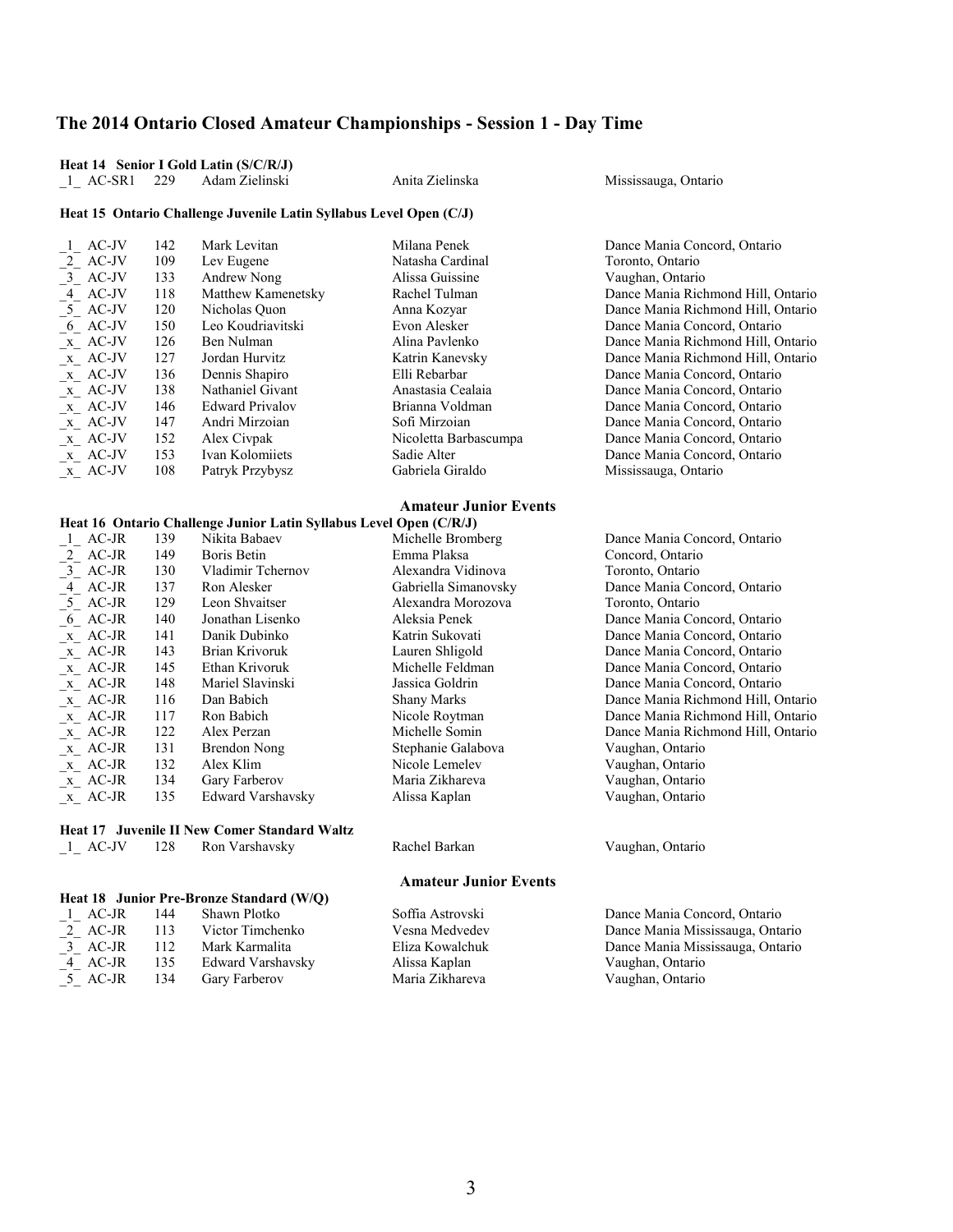|                                                                                                                                 |     | Heat 19 Juvenile II Pre-Bronze Standard (W/Q)         |                                   |                                    |
|---------------------------------------------------------------------------------------------------------------------------------|-----|-------------------------------------------------------|-----------------------------------|------------------------------------|
| $1$ AC-JV                                                                                                                       | 142 | Mark Levitan                                          | Milana Penek                      | Dance Mania Concord, Ontario       |
| $2$ AC-JV                                                                                                                       | 133 | Andrew Nong                                           | Alissa Guissine                   | Vaughan, Ontario                   |
| $\begin{array}{c}\n\overline{-3} & \text{AC-IV} \\ \overline{-4} & \text{AC-IV} \\ \overline{-5} & \text{AC-IV} \\ \end{array}$ | 150 | Leo Koudriavitski                                     | Evon Alesker                      | Dance Mania Concord, Ontario       |
|                                                                                                                                 | 109 | Lev Eugene                                            | Natasha Cardinal                  | Toronto, Ontario                   |
|                                                                                                                                 | 138 | Nathaniel Givant                                      | Anastasia Cealaia                 | Dance Mania Concord, Ontario       |
| $6$ AC-JV                                                                                                                       | 128 | Ron Varshavsky                                        | Rachel Barkan                     | Vaughan, Ontario                   |
| $x$ AC-JV                                                                                                                       | 108 | Patryk Przybysz                                       | Gabriela Giraldo                  | Mississauga, Ontario               |
| $X$ AC-JV                                                                                                                       | 136 | Dennis Shapiro                                        | Elli Rebarbar                     | Dance Mania Concord, Ontario       |
|                                                                                                                                 |     |                                                       |                                   |                                    |
|                                                                                                                                 |     |                                                       | <b>Amateur Adult Events</b>       |                                    |
|                                                                                                                                 |     | Heat 20 Adult Bronze Standard (W/F/Q)                 |                                   |                                    |
| 1 AC-AD                                                                                                                         | 204 | Viacheslav Fedorov                                    | Natalia Fedorova                  | Toronto, Ontario                   |
|                                                                                                                                 |     |                                                       | <b>Amateur Senior II Events</b>   |                                    |
|                                                                                                                                 |     | Heat 21 Senior II Bronze Standard (W/F/Q)             |                                   |                                    |
| 1 AC-SR2                                                                                                                        | 211 | William Hui                                           | Tilda Hui                         | Richmond Hill, ON                  |
| 2 AC-SR2                                                                                                                        | 201 | Robert Duan                                           | Jacqueline Duan                   | Vaughan, Ontario                   |
|                                                                                                                                 |     |                                                       | <b>Amateur Juvenile II Events</b> |                                    |
|                                                                                                                                 |     | Heat 22 Juvenile II Bronze Standard (W/F/Q)           |                                   |                                    |
| 1 AC-JV                                                                                                                         | 120 | Nicholas Quon                                         | Anna Kozyar                       | Dance Mania Richmond Hill, Ontario |
| $2$ AC-JV                                                                                                                       | 150 | Leo Koudriavitski                                     | Evon Alesker                      | Dance Mania Concord, Ontario       |
|                                                                                                                                 |     |                                                       | <b>Amateur Senior I Events</b>    |                                    |
|                                                                                                                                 |     | Heat 23 Senior I Bronze Standard (W/F/Q)              |                                   |                                    |
| 1 AC-SR1                                                                                                                        | 204 | Viacheslav Fedorov                                    | Natalia Fedorova                  | Toronto, Ontario                   |
| 2 AC-SR1                                                                                                                        | 211 | William Hui                                           | Tilda Hui                         | Richmond Hill, Ontario             |
|                                                                                                                                 |     | Heat 24 Junior Bronze Standard (W/F/Q)                |                                   |                                    |
| $1$ AC-JR                                                                                                                       | 114 | Nicolas Gondzik                                       | Kasia Szeligo                     | Dance Mania Mississauga, Ontario   |
| $2$ AC-JR                                                                                                                       | 131 | <b>Brendon Nong</b>                                   | Stephanie Galabova                | Vaughan, Ontario                   |
| $3$ AC-JR                                                                                                                       | 107 | Corey Cazes                                           | Nicole Krasner                    | Vaughan, Ontario                   |
| $-4$ AC-JR                                                                                                                      | 132 | Alex Klim                                             | Nicole Lemelev                    | Vaughan, Ontario                   |
| $5$ AC-JR                                                                                                                       | 144 | Shawn Plotko                                          | Soffia Astrovski                  | Dance Mania Concord, Ontario       |
| 6 AC-JR                                                                                                                         | 143 | Brian Krivoruk                                        | Lauren Shligold                   | Dance Mania Concord, Ontario       |
|                                                                                                                                 |     | Heat 25 Ladies Singles Junior Bronze Standard (W/F/Q) |                                   |                                    |
| 1 AC-JR                                                                                                                         | 115 | Ryan Tzankov                                          | Arv Hein                          | Dance Mania Mississauga, Ontario   |
|                                                                                                                                 |     |                                                       | <b>Amateur Senior III Events</b>  |                                    |
|                                                                                                                                 |     | Heat 26 Senior III Bronze Standard (W/F/Q)            |                                   |                                    |
| 1 AC-SR3                                                                                                                        | 211 | William Hui                                           | Tilda Hui                         | Richmond Hill, ON                  |
| 2 AC-SR3                                                                                                                        | 201 | Robert Duan                                           | Jacqueline Duan                   | Vaughan, Ontario                   |
|                                                                                                                                 |     |                                                       |                                   |                                    |

### **Amateur Adult Events**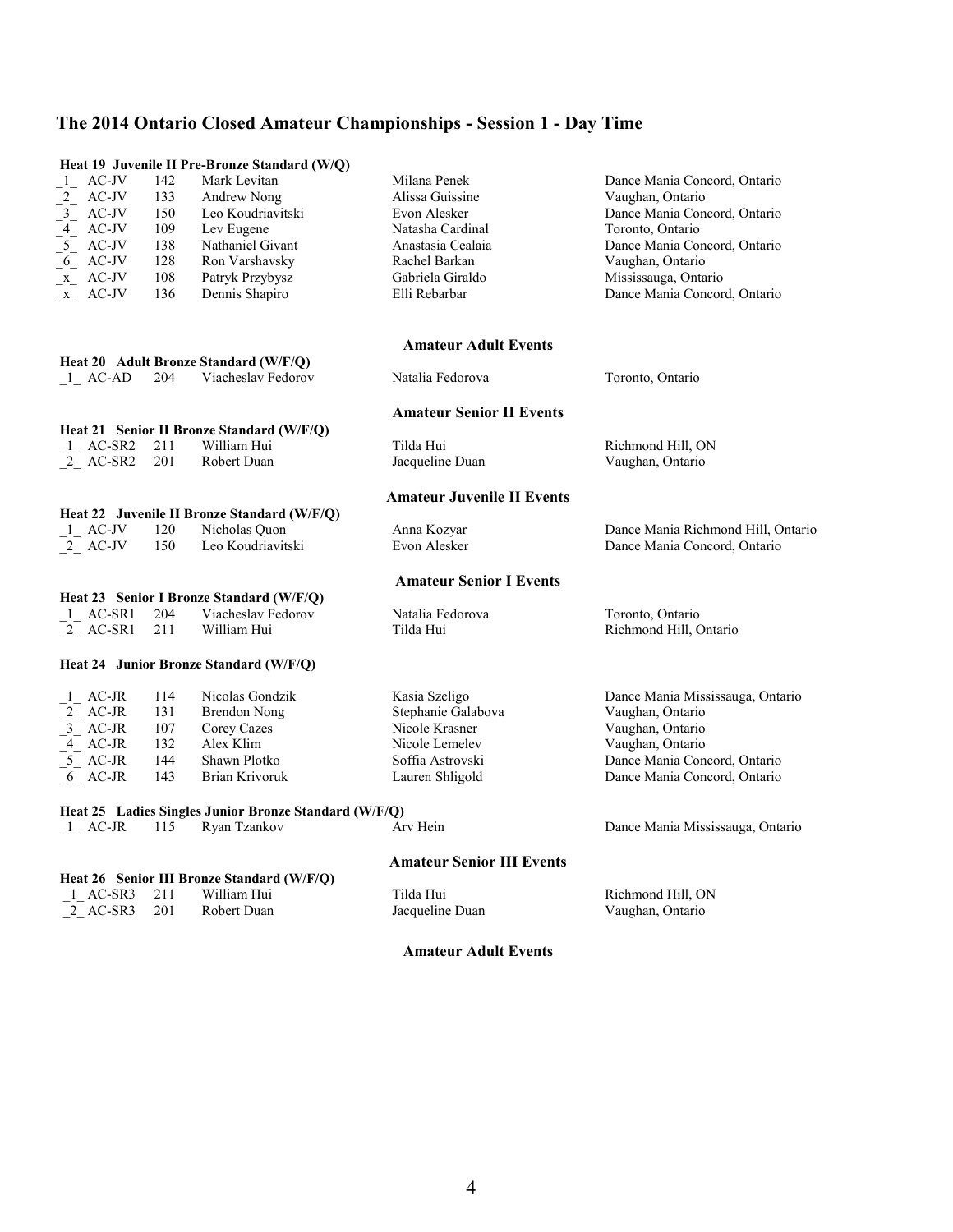|                                                                   |     | Heat 27 Adult Silver Standard (W/T/Q)                      |                                  |                                        |
|-------------------------------------------------------------------|-----|------------------------------------------------------------|----------------------------------|----------------------------------------|
| $\frac{1}{2}$ AC-AD<br>$\frac{2}{3}$ AC-AD<br>$\frac{4}{5}$ AC-AD | 240 | Marcin Kwietniewski                                        | Monika Kwietniewska              | Toronto, Ontario                       |
|                                                                   | 261 | Leon (Lev) Tsebro                                          | Mary-Anne Owen Thomas            | Toronto, Ontario                       |
|                                                                   | 221 | Edmond Lam                                                 | Ella Lai                         | Markham, Ontario                       |
|                                                                   | 268 | Trevor Cheng                                               | Amy Cheng                        | Mississauga, Ontario                   |
| $5$ AC-AD                                                         | 227 | Sam Hui                                                    | Anita Leung                      | Markham, Ontario                       |
| $6$ AC-AD                                                         | 204 | Viacheslav Fedorov                                         | Natalia Fedorova                 | Toronto, Ontario                       |
| 7 AC-AD                                                           | 216 | Thomas May                                                 | Alice Dong                       | Thornhill, On                          |
|                                                                   |     |                                                            |                                  |                                        |
|                                                                   |     |                                                            | <b>Amateur Junior Events</b>     |                                        |
|                                                                   |     | Heat 28 Junior Silver Standard (W/T/Q)                     |                                  |                                        |
| 1 AC-JR                                                           | 122 | Alex Perzan                                                | Michelle Somin                   | Dance Mania Richmond Hill, Ontario     |
| $2$ AC-JR                                                         | 137 | Ron Alesker                                                | Gabriella Simanovsky             | Dance Mania Concord, Ontario           |
| $-3$ AC-JR                                                        | 140 | Jonathan Lisenko                                           | Aleksia Penek                    | Dance Mania Concord, Ontario           |
| 4 AC-JR                                                           | 105 | Eric Cherniavski                                           | <b>Beatrice Oberfeld</b>         | Thornhill, Ontario                     |
| $\overline{5}$ AC-JR                                              | 145 | Ethan Krivoruk                                             | Michelle Feldman                 | Dance Mania Concord, Ontario           |
|                                                                   |     |                                                            | <b>Amateur Senior II Events</b>  |                                        |
|                                                                   |     | Heat 29 Senior II Silver Standard (W/T/Q)                  |                                  |                                        |
| 1 AC-SR2                                                          | 221 | Edmond Lam                                                 | Ella Lai                         | Markham, Ontario                       |
|                                                                   | 227 | Sam Hui                                                    | Anita Leung                      |                                        |
| $2$ AC-SR2                                                        | 216 |                                                            |                                  | Markham, Ontario<br>Thornhill, Ontario |
| $-3$ AC-SR2                                                       |     | Thomas May                                                 | Alice Dong                       |                                        |
| 4 AC-SR2                                                          | 223 | Simon Ho                                                   | Maryanna Chang                   | Windsor, Ontario                       |
|                                                                   |     |                                                            | <b>Amateur Senior III Events</b> |                                        |
|                                                                   |     | Heat 30 Senior III Gold Standard (W/T/F/Q)                 |                                  |                                        |
| $1$ AC-SR3                                                        | 239 | Martin Lazarek                                             | Eliza Lazarek                    | Aurora, Ontario                        |
| $\sqrt{2}$ AC-SR3                                                 | 207 | Gordon Framst                                              | Joan Framst                      | Guelph, Ontario                        |
|                                                                   |     |                                                            | <b>Amateur Senior I Events</b>   |                                        |
|                                                                   |     | Heat 31 Senior I Silver Standard (W/T/Q)                   |                                  |                                        |
| $1$ <sub>-1</sub> AC-SR1                                          | 221 | Edmond Lam                                                 | Ella Lai                         | Markham, Ontario                       |
| $\frac{2}{3}$ AC-SR1<br>$\frac{3}{2}$ AC-SR1                      | 227 | Sam Hui                                                    | Anita Leung                      | Markham, Ontario                       |
|                                                                   | 268 | <b>Trevor Cheng</b>                                        | Amy Cheng                        | Mississauga, Ontario                   |
| $4$ AC-SR1                                                        | 204 | Viacheslav Fedorov                                         | Natalia Fedorova                 | Toronto, Ontario                       |
| $5$ AC-SR1                                                        | 216 | Thomas May                                                 | Alice Dong                       | Thornhill, On                          |
| $6$ AC-SR1                                                        | 223 | Simon Ho                                                   | Maryanna Chang                   | Windsor, Ontario                       |
| x AC-SR1                                                          | 219 | Jae An                                                     | Jenny Erbei Chen                 | Toronto, Ontario                       |
|                                                                   |     |                                                            | <b>Amateur Adult Events</b>      |                                        |
|                                                                   |     | Heat 32 Adult Gold Standard (W/T/F/Q)                      |                                  |                                        |
| 1 AC-AD                                                           | 210 | Glen Shenton                                               | Isabelle Shenton                 | Woodstock, Ontario                     |
| $\begin{bmatrix} 2 \end{bmatrix}$ AC-AD                           | 217 | Kevin Yee Loong                                            | Angela Yee Loong                 | Oakville, Ontario                      |
| $-3$ <sub>-</sub> AC-AD                                           | 229 | Adam Zielinski                                             | Anita Zielinska                  | Mississauga, Ontario                   |
| 4 AC-AD                                                           | 264 | <b>Scott Ross</b>                                          | Sarah Williams                   | London, Ontario                        |
|                                                                   |     |                                                            | <b>Amateur Youth Events</b>      |                                        |
|                                                                   |     | Heat 33 Youth Gold Standard (W/T/F/Q)                      |                                  |                                        |
| $1$ AC-YTH 255                                                    |     | Pavel Tchernov                                             | Lusine Khachatryan               | Vaughan, Ontario                       |
| 2 AC-YTH 263                                                      |     | Igal Nulman                                                | Tamara Gourevitch                | Dance Mania Richmond Hill, Ontario     |
|                                                                   |     |                                                            | <b>Amateur Senior IV Events</b>  |                                        |
| 1 AC-SR4                                                          | 207 | Heat 34 Senior IV Gold Standard (W/T/F/Q)<br>Gordon Framst | Joan Framst                      | Guelph, Ontario                        |
|                                                                   |     |                                                            |                                  |                                        |
|                                                                   |     |                                                            | <b>Amateur Senior I Events</b>   |                                        |
|                                                                   |     |                                                            |                                  |                                        |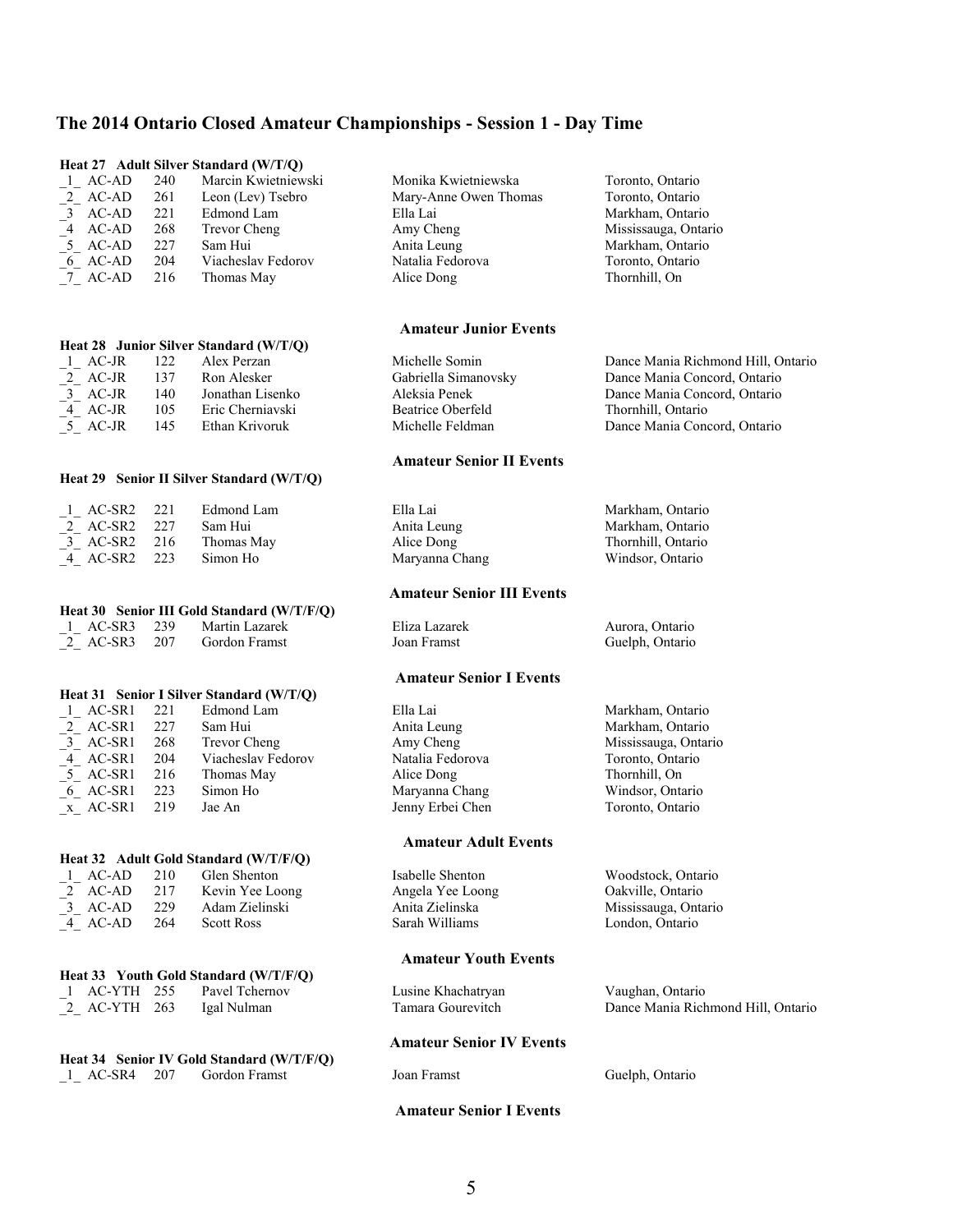|                                                                               |     | Heat 35 Senior I Gold Standard (W/T/F/Q)  |                                 |                              |
|-------------------------------------------------------------------------------|-----|-------------------------------------------|---------------------------------|------------------------------|
| $1$ AC-SR1                                                                    | 228 | John Yamaguchi                            | Alice Lam                       | Toronto, Ontario             |
|                                                                               | 210 | Glen Shenton                              | Isabelle Shenton                | Woodstock, Ontario           |
|                                                                               | 217 | Kevin Yee Loong                           | Angela Yee Loong                | Oakville, Ontario            |
| $\begin{bmatrix} 2 \\ 3 \\ -4 \\ -4 \end{bmatrix}$ AC-SR1<br>AC-SR1<br>AC-SR1 | 229 | Adam Zielinski                            | Anita Zielinska                 | Mississauga, Ontario         |
| $5$ AC-SR1                                                                    | 264 | <b>Scott Ross</b>                         | Sarah Williams                  | London, Ontario              |
| 6 AC-SR1                                                                      | 258 | Ignace Wong                               | Margaret Wong                   | Brampton, Ontario            |
| 7 AC-SR1                                                                      | 223 | Simon Ho                                  | Maryanna Chang                  | Windsor, Ontario             |
|                                                                               |     |                                           | <b>Amateur Junior Events</b>    |                              |
|                                                                               |     | Heat 36 Junior Gold Standard (W/T/F/Q)    |                                 |                              |
| 1 AC-JR                                                                       | 139 | Nikita Babaev                             | Michelle Bromberg               | Dance Mania Concord, Ontario |
| $\left[2\right]$ AC-JR                                                        |     | 129 Leon Shvaitser                        | Alexandra Morozova              | Toronto, Ontario             |
| $3$ AC-JR                                                                     | 130 | Vladimir Tchernov                         | Alexandra Vidinova              | Toronto, Ontario             |
|                                                                               |     |                                           | <b>Amateur Senior II Events</b> |                              |
|                                                                               |     | Heat 37 Senior II Gold Standard (W/T/F/Q) |                                 |                              |
| $1$ AC-SR2                                                                    | 228 | John Yamaguchi                            | Alice Lam                       | Toronto, Ontario             |
| $\frac{2}{3}$ AC-SR2<br>$\frac{3}{4}$ AC-SR1<br>$\frac{4}{3}$ AC-SR2          | 239 | Martin Lazarek                            | Eliza Lazarek                   | Aurora, Ontario              |
|                                                                               | 229 | Adam Zielinski                            | Anita Zielinska                 | Mississauga, Ontario         |
|                                                                               | 258 | Ignace Wong                               | Margaret Wong                   | Brampton, Ontario            |
| 5 AC-SR2                                                                      | 223 | Simon Ho                                  | Maryanna Chang                  | Windsor, Ontario             |
|                                                                               |     |                                           | <b>Juvenile Show Dance</b>      |                              |
| <b>Heat 38 Juvenile Show Dance</b>                                            |     |                                           |                                 |                              |
| 1 AC-JV                                                                       | 108 | Patryk Przybysz                           | Gabriela Giraldo                | Mississauga, Ontario         |

**…………………………………… END OF DAY TIME SESSION …………………………**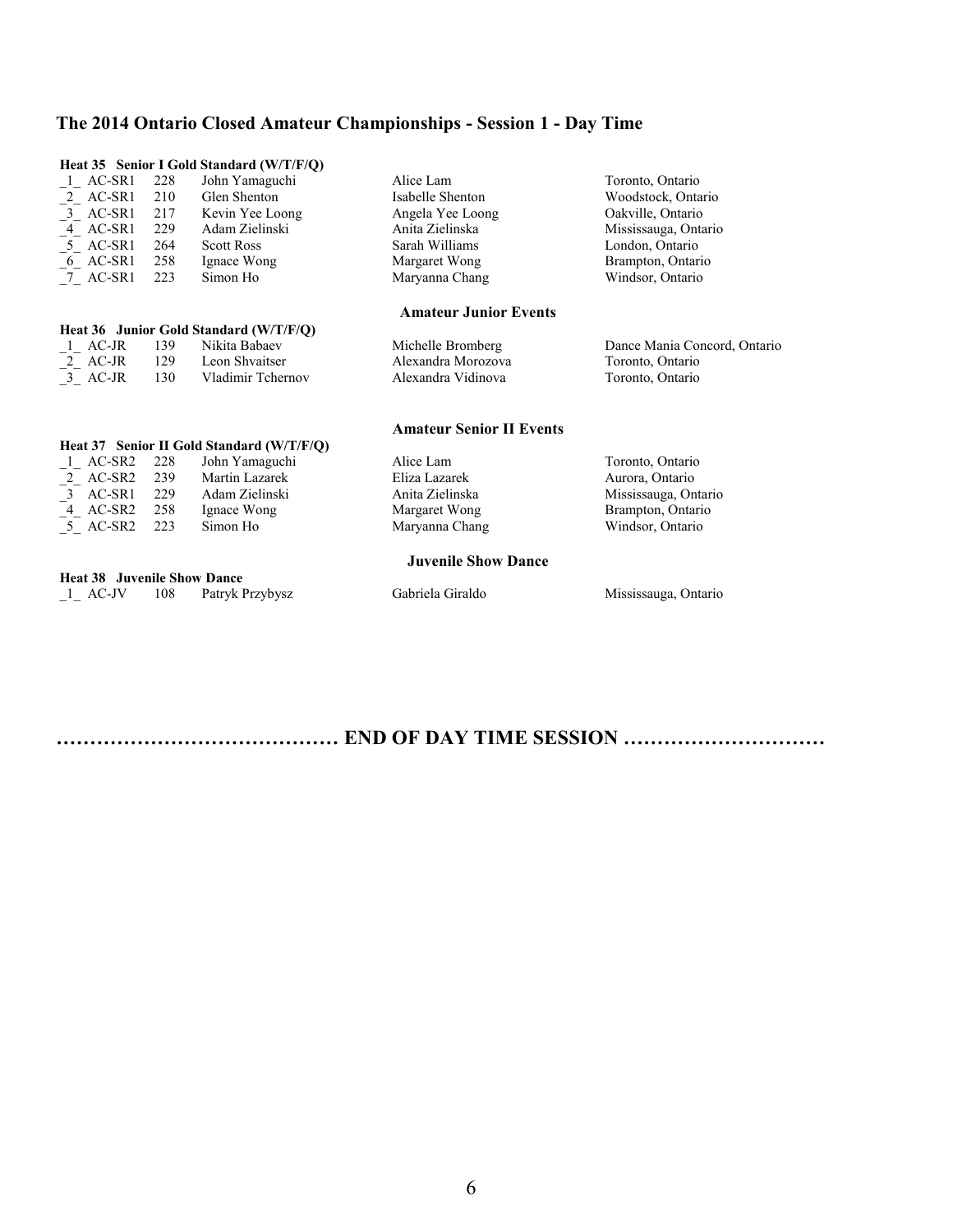# **The 2014 Ontario Closed Amateur Championships - Session 2 - Evening**

|                                                                   |     |                                                                     | <b>Amateur Adult Events</b>     |                                    |
|-------------------------------------------------------------------|-----|---------------------------------------------------------------------|---------------------------------|------------------------------------|
|                                                                   |     | Heat 39 Adult Pre-Champ Standard (W/T/F/Q)                          |                                 |                                    |
| $-1$ AC-AD<br>$-2$ AC-AD<br>$-3$ AC-AD                            | 249 | Dimitry Kondratyev                                                  | Alina Totska                    | Richmond Hill, Ontario             |
|                                                                   | 241 | Connor Macgregor                                                    | Natalia Markman                 | Markham, Ontario                   |
|                                                                   | 269 | Trung Ngo                                                           | Anne Vo                         | Thornhill, Ontario                 |
| $-4$ AC-AD                                                        | 262 | Alex Vilastser                                                      | Shirel Lerman                   | Dance Mania Richmond Hill, Ontario |
|                                                                   |     |                                                                     |                                 |                                    |
|                                                                   |     |                                                                     | <b>Amateur Youth Events</b>     |                                    |
|                                                                   |     | Heat 40 Youth Pre-Champ Standard (W/T/F/Q)                          |                                 |                                    |
| 1 AC-YTH 253                                                      |     | Michael Rubezin                                                     | Sanna Averbuch                  | Dance Mania Richmond Hill, Ontario |
| $2$ <sub>-</sub> AC-YTH 249                                       |     | Dimitry Kondratyev                                                  | Alina Totska                    | Richmond Hill, Ontario             |
| $3$ <sub>-</sub> AC-YTH 248                                       |     | <b>Brian Emmanuels</b>                                              | Diana Podosian                  | Richmond Hill, Ontario             |
| $-4$ AC-YTH 256                                                   |     | Jonathan Kamenetsky                                                 | Alina Grintchenko               | Toronto, Ontario                   |
|                                                                   |     |                                                                     | <b>Amateur Senior I Events</b>  |                                    |
|                                                                   |     | Heat 41 Senior I Pre-Champ Standard (W/T/F/Q)                       |                                 |                                    |
| $1$ <sub>-</sub> AC-SR1                                           | 266 | Tom Hua                                                             | Phung Hua                       | Scarborough, Ontario               |
|                                                                   |     | Jun Sui                                                             | Xiu Min Jin                     |                                    |
| $\begin{bmatrix} 2 \\ 3 \end{bmatrix}$ AC-SR1<br>3 AC-SR1         | 231 |                                                                     |                                 | Toronto, Ontario                   |
|                                                                   | 220 | Raymond Chan                                                        | Alison Lau                      | Mississauga, Ontario               |
| $\begin{bmatrix} -4 \\ 5 \end{bmatrix}$ AC-SR1                    | 212 | Phat Nguyen                                                         | Eva Nguyen                      | Brampton, Ontario                  |
|                                                                   | 265 | Jason Huynh                                                         | Linda Huynh                     | Brampton, Ontario                  |
| $-6$ AC-SR1                                                       | 226 | Harry Hu                                                            | Joan Wong                       | Markham, Ontario                   |
|                                                                   |     |                                                                     | <b>Amateur Junior Events</b>    |                                    |
|                                                                   |     | Heat 42 Junior Pre-Champ Latin (S/C/R/J)                            |                                 |                                    |
|                                                                   | 124 | Anton LoRi                                                          | Rumi Dolmaya                    | Dance Mania Richmond Hill, Ontario |
| $\frac{1}{2}$ AC-JR<br>$\frac{2}{3}$ AC-JR<br>$\frac{3}{4}$ AC-JR | 139 | Nikita Babaev                                                       | Michelle Bromberg               | Dance Mania Concord, Ontario       |
|                                                                   | 106 | Joseph Buchatsky                                                    | Ines de la Roca                 | Thornhill, Ontario                 |
|                                                                   | 130 | Vladimir Tchernov                                                   | Alexandra Vidinova              | Toronto, Ontario                   |
| $-4$ AC-JR                                                        |     | Daniel Rito                                                         | Nicole Perel                    |                                    |
| $5$ AC-JR                                                         | 103 |                                                                     |                                 | Toronto, Ontario                   |
| $6$ AC-JR                                                         | 115 | Ryan Tzankov                                                        | Elena He                        | Dance Mania Mississauga, Ontario   |
|                                                                   |     |                                                                     | <b>Amateur Senior II Events</b> |                                    |
|                                                                   |     | Heat 43 Senior II Pre-Champ Standard (W/T/F/Q)                      |                                 |                                    |
| 1 AC-SR2                                                          | 231 | Jun Sui                                                             | Xiu Min Jin                     | Toronto, Ontario                   |
| $\frac{2}{3}$ AC-SR2<br>$\frac{3}{2}$ AC-SR2                      | 266 | Tom Hua                                                             | Phung Hua                       | Scarborough, Ontario               |
|                                                                   | 226 | Harry Hu                                                            | Joan Wong                       | Markham, Ontario                   |
|                                                                   | 265 | Jason Huynh                                                         | Linda Huynh                     | Brampton, Ontario                  |
| $\frac{-4}{5}$ AC-SR2<br>$\frac{-5}{5}$ AC-SR2                    | 225 | Peter Kwok                                                          | Sue Tang                        | Toronto, Ontario                   |
|                                                                   |     |                                                                     |                                 |                                    |
|                                                                   |     | Heat 44 Senior IV Pre-Champ Standard (W/T/F/Q)                      | <b>Amateur Senior IV Events</b> |                                    |
|                                                                   |     |                                                                     |                                 |                                    |
| $1$ <sub>-</sub> AC-SR4                                           | 250 | Edmund Lee                                                          | Tina Hon                        | Markham, Ontario                   |
| 2 AC-SR4                                                          | 208 | Kim Lam                                                             | Edith Lam                       | Mississauga, Ontario               |
|                                                                   |     | Heat 45 Ontario Closed Senior I Championship Standard (W/T/VW/F/Q)  |                                 |                                    |
| 1 AC-SR1                                                          | 230 | Horace Hu                                                           | Agnes Yuan                      | Scarborough, Ontario               |
|                                                                   | 222 | Richard Stahl                                                       | Francine Poissant               | Guelph, Ontario                    |
| $2$ AC-SR1                                                        |     |                                                                     |                                 |                                    |
| $3$ <sub><math>-</math></sub> AC-SR1                              | 205 | Juergen Schlaepfer                                                  | Barbara Blackwell               | Ottawa, Ontario                    |
| $x$ AC-SR1                                                        | 232 | Wayne Chu                                                           | Joanna Chow                     | Toronto, Ontario                   |
|                                                                   |     | Heat 46 Ontario Closed Senior IV Championship Standard (W/T/VW/F/Q) |                                 |                                    |
| $1$ <sub>-</sub> AC-SR4                                           | 209 | Stephen Ko                                                          | Barbara Ko                      | North York, ON                     |
| $2$ AC-SR4                                                        | 250 | Edmund Lee                                                          | Tina Hon                        | Markham, Ontario                   |
| $x$ AC-SR4                                                        | 206 | Allen Torrenueva                                                    | Lori Yip                        | North York, Ontario                |
|                                                                   |     |                                                                     |                                 |                                    |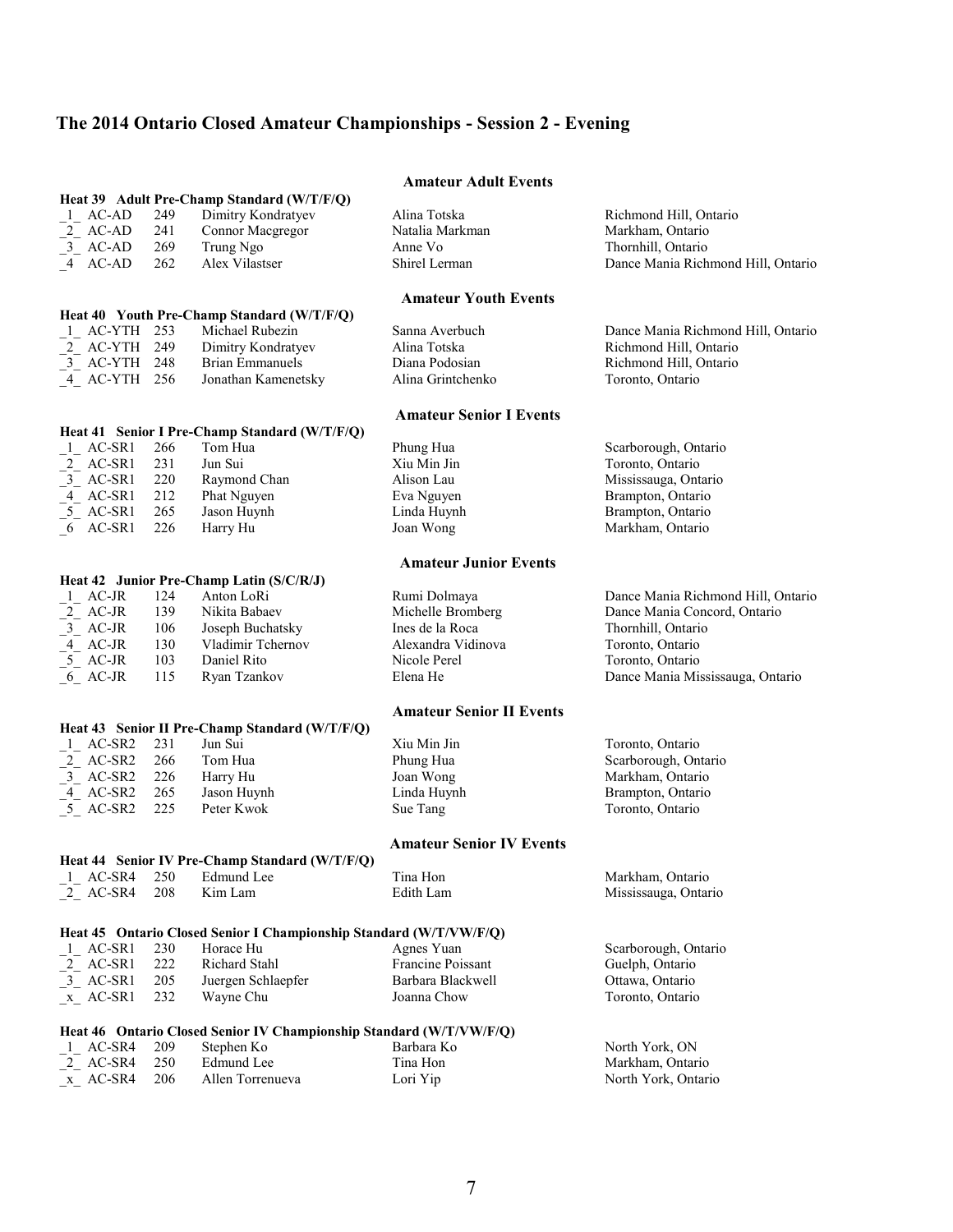### **The 2014 Ontario Closed Amateur Championships - Session 2 - Evening**

|          |     | <b>Heat 47 Ontario Closed Adult Championship Standard (W/T/VW/F/Q)</b> |                                 |                                                                         |
|----------|-----|------------------------------------------------------------------------|---------------------------------|-------------------------------------------------------------------------|
| 1 AC-AD  | 233 | Anton Belyayev                                                         | Antoaneta Popova                | Toronto, Ontario                                                        |
| 2 AC-AD  | 243 | Patrick Rucinski                                                       | Ella Nusenbaum                  | Mississauga, Ontario                                                    |
| 3 AC-AD  | 234 | Alon Gilin                                                             | Anna-Nina Kus                   | Toronto, Ontario                                                        |
| 4 AC-AD  | 215 | Winson Tam                                                             | Anastasia Novikova              | Concord, Ontario                                                        |
| 5 AC-AD  | 245 | Vladimir Martintsov                                                    | Maria Gladkikh                  | Vaughan, Ontario                                                        |
| 6 AC-AD  | 244 | Daniel Studenny                                                        | Sarah-Maude Thibaudeau          | Vaughan, Ontario                                                        |
| x AC-AD  | 241 | Connor Macgregor                                                       | Natalia Markman                 | Markham, Ontario                                                        |
| x AC-AD  | 247 | Shawn Potapovskai                                                      | Valeriya Mordvinova             | Vaughan, Ontario                                                        |
|          |     |                                                                        | <b>Amateur Senior II Events</b> |                                                                         |
|          |     | Heat 48 Ontario Closed Senior II Championship Standard (W/T/VW/F/Q)    |                                 |                                                                         |
| 1 AC-SR2 | 222 | Richard Stahl                                                          | <b>Francine Poissant</b>        | Guelph, Ontario                                                         |
| 2 AC-SR2 | 213 | Christophe Pasquier                                                    | Jocelyne Pasquier               | Marionville, Ontario                                                    |
| 3 AC-SR2 | 202 | William Lee                                                            | Fiona Tam                       | Vaughan, Ontario                                                        |
|          | 221 | $D_{\text{max}}$ of $M_{\text{max}}$                                   | $M = 1 - N - 1$                 | $\mathbf{D}$ : There is a $\mathbf{J}$ TH $\mathbf{D}$ and $\mathbf{L}$ |

\_4\_ AC-SR2 224 David Wong Maybo Yee Richmond Hill, Ontario \_5\_ AC-SR2 205 Juergen Schlaepfer Barbara Blackwell Ottawa, Ontario  $\frac{6}{7}$  AC-SR2 252 Kam Young Rosita Young Rosita Young Toronto, Ontario<br>  $\frac{7}{7}$  AC-SR1 212 Phat Nguyen Eva Nguyen Brampton, Ontario 212 Phat Nguyen Eva Nguyen Eva Nguyen Brampton, Ontario<br>232 Wayne Chu Joanna Chow Toronto, Ontario

|  |  |  | Heat 49 Ontario Closed Junior Championship Latin (S/C/R/P/J) |  |  |
|--|--|--|--------------------------------------------------------------|--|--|
|--|--|--|--------------------------------------------------------------|--|--|

**Heat 52 Youth Pre-Champ Latin (C/S/R/J)**<br>  $\frac{1}{2}$  AC-YTH 256 Jonathan Kamenetsky

**Heat 53 Senior I Pre-Champ Latin (S/C/R/J)**<br>1 AC-SR1 204 Viacheslav Fedorov

Jonathan Kamenetsky

 $x$ <sub> $K$ </sub> AC-SR2 232

| 123<br>AC-JR<br>2 AC-JR<br>110<br>3 AC-JR<br>- 124 | Michael Goldshtein<br>Michael Bazarsky<br>Anton LoRi | Yulia Zakarieva<br>Christine Budniak<br>Rumi Dolmaya | Dance Mania Richmond Hill, Ontario<br>Concord, Ontario<br>Dance Mania Richmond Hill. Ontario |
|----------------------------------------------------|------------------------------------------------------|------------------------------------------------------|----------------------------------------------------------------------------------------------|
|----------------------------------------------------|------------------------------------------------------|------------------------------------------------------|----------------------------------------------------------------------------------------------|

### **Amateur Youth Events**

|                 |  |                    | Heat 50 Ontario Closed Youth Championship Standard (W/T/VW/F/Q) |                                    |
|-----------------|--|--------------------|-----------------------------------------------------------------|------------------------------------|
| $-1$ AC-YTH 246 |  | Artemy Kokhanov    | Abigail Xinkas                                                  | Richmond Hill                      |
| 2 AC-YTH 238    |  | Michael Krot       | Nicole Vujanic                                                  | Vaughan, Ontario                   |
| 3 AC-YTH 259    |  | Alex Maslanka      | Sharon Tudorovsky                                               | Belle River, Ontario               |
| 4 AC-YTH 253    |  | Michael Rubezin    | Sanna Averbuch                                                  | Dance Mania Richmond Hill, Ontario |
| 5 AC-YTH 249    |  | Dimitry Kondratyev | Alina Totska                                                    | Richmond Hill, Ontario             |
| 6 AC-YTH 248    |  | Brian Emmanuels    | Diana Podosian                                                  | Richmond Hill, Ontario             |

### **Amateur Senior III Events**

|          |                |                    | Heat 51 Ontario Closed Senior III Championship Standard (W/T/VW/F/Q) |                        |
|----------|----------------|--------------------|----------------------------------------------------------------------|------------------------|
| 1 AC-SR3 | 202            | William Lee        | Fiona Tam                                                            | Vaughan, Ontario       |
| 2 AC-SR3 | <sup>209</sup> | Stephen Ko         | Barbara Ko                                                           | North York, ON         |
| 3 AC-SR3 | 214            | Ben Tam            | Flora Yim                                                            | North York, Ontario    |
| 4 AC-SR3 | 224            | David Wong         | Maybo Yee                                                            | Richmond Hill, Ontario |
| 5 AC-SR3 | 203            | Liaoliang Jiang    | Lina Yu                                                              | Vaughan, Ontario       |
| 6 AC-SR3 | 205            | Juergen Schlaepfer | Barbara Blackwell                                                    | Ottawa, Ontario        |
| 7 AC-SR3 | 252            | Kam Young          | Rosita Young                                                         | Toronto, Ontario       |
|          |                |                    |                                                                      |                        |

#### **Amateur Youth Events**

|              | AC-YTH 256 Jonathan Kamenetsky | Alina Grintchenko  | Toronto, Ontario       |
|--------------|--------------------------------|--------------------|------------------------|
| 2 AC-YTH 248 | Brian Emmanuels                | Diana Podosian     | Richmond Hill, Ontario |
| 3 AC-YTH 267 | Bogdan Shiriaev                | Lola Davidov       | Vaughan, Ontario       |
| 4 AC-YTH 255 | Pavel Tchernov                 | Lusine Khachatryan | Vaughan, Ontario       |

#### **Amateur Senior I Events**

\_1\_ AC-SR1 204 Viacheslav Fedorov Natalia Fedorova Toronto, Ontario

#### **Amateur Junior Events**

8